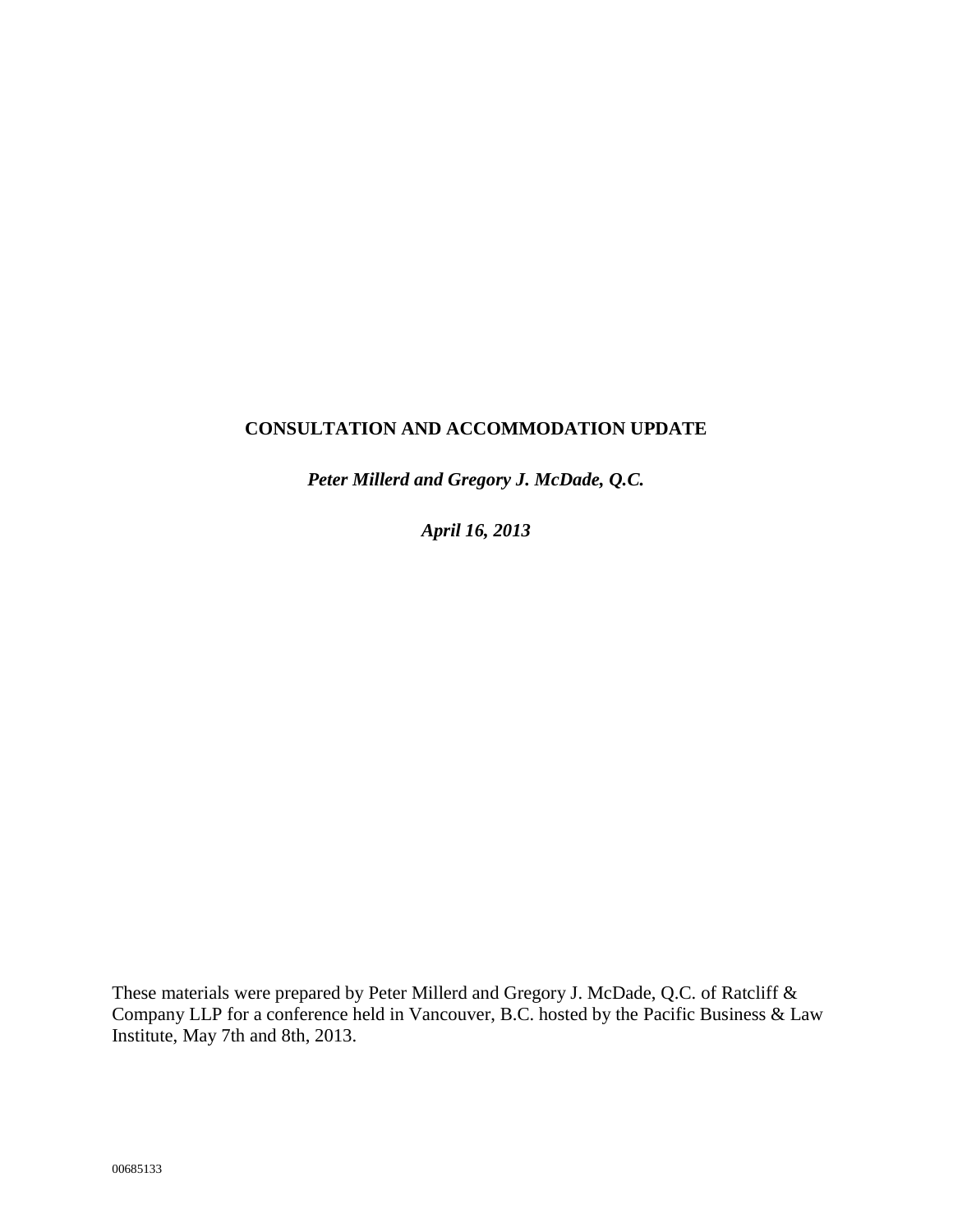# **TABLE OF CONTENTS**

| L. |           |                                                                            |  |
|----|-----------|----------------------------------------------------------------------------|--|
|    |           |                                                                            |  |
|    | A.        |                                                                            |  |
|    | <b>B.</b> |                                                                            |  |
| C. |           | Adams Lake Indian Band v. Lieutenant Governor in Council, 2012 BCCA 333 6  |  |
|    | D.        |                                                                            |  |
| Ε. |           |                                                                            |  |
|    |           |                                                                            |  |
|    | A.        |                                                                            |  |
|    | <b>B.</b> | The Role of the Strength of Claim Analysis in the Consultation Process  15 |  |
| C. |           |                                                                            |  |
|    |           |                                                                            |  |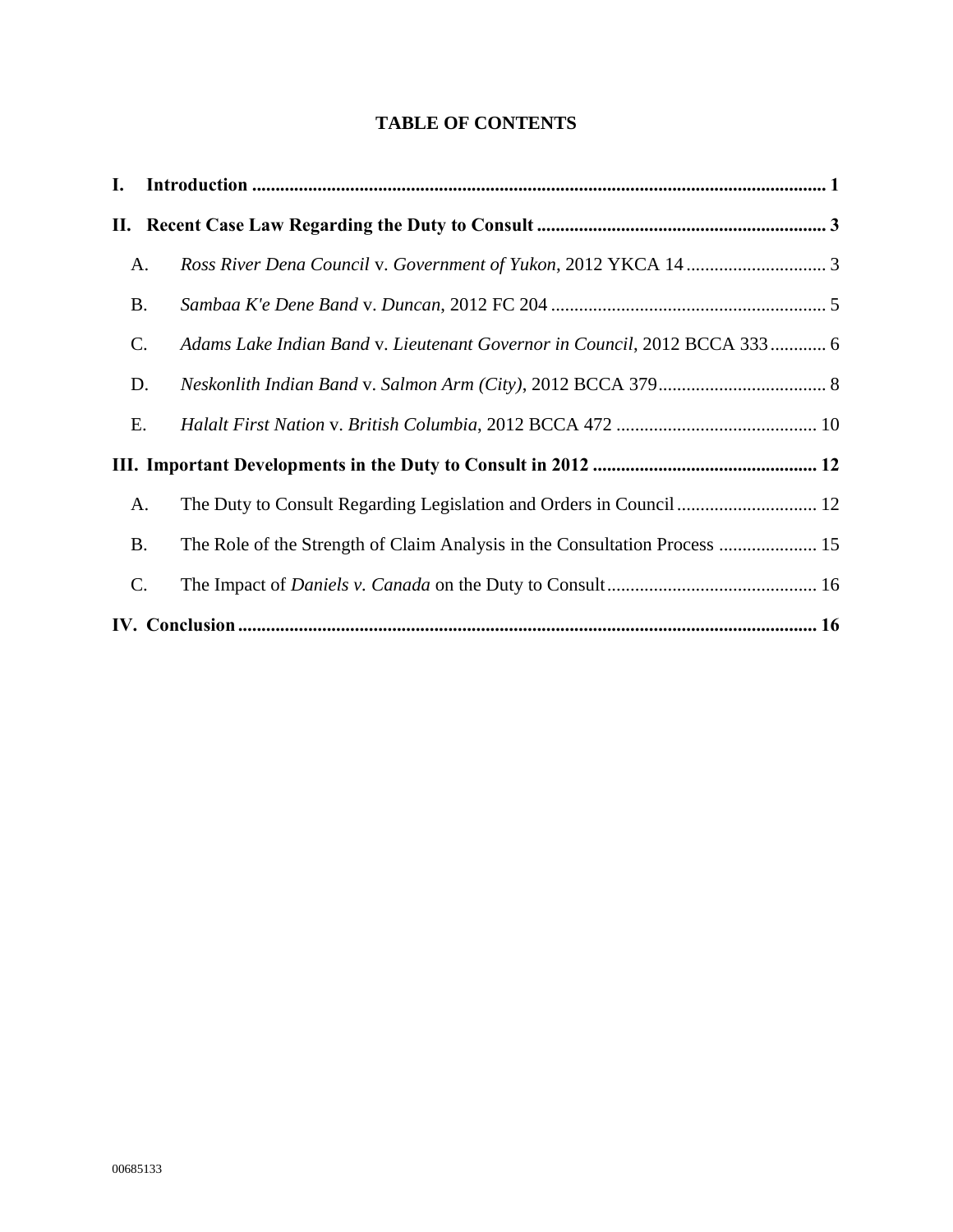#### **CONSULTATION AND ACCOMMODATION UPDATE**

## <span id="page-2-0"></span>**I. INTRODUCTION**

While the pursuit of modern treaties continues to be elusive and difficult, and aboriginal title litigation continues to be expensive and frustrating, the duty to consult and accommodate, as recognized in B.C. in *Haida* in 2002,<sup>1</sup> remains healthy, and still the most effective tool available to First Nations – as well as the Crown and the rest of us – in moving towards true reconciliation, and enhancing a more just economic and governance participation of First Nations on their lands.

In 2010, the Supreme Court of Canada decided *Rio Tinto Alcan Inc. v. Carrier Sekani Tribal Council*, 2010 SCC 43, [2010] 2 SCR 650. In *Rio Tinto Alcan,* the Court strongly confirmed the central tenets of the duty to consult and accommodate, and clarified the role of administrative tribunals in relation to the duty to consult. However, the Court in *Rio Tinto Alcan* also held that past wrongs do not give rise to a duty to consult, a point that has led to much confusion in subsequent cases. The B.C. Court of Appeal in *West Moberly First Nations v. British Columbia*  (*Chief Inspector of Mines*), 2011 BCCA 247<sup>2</sup> attempted some clarification – properly limiting the approach in *Rio Tinto Alcan* to conduct that causes no new impacts at all. <sup>3</sup> While the issue of past impacts versus present impacts continues to complicate almost every case, *West Moberly*'s focus on cumulative impacts and the relevance of past history was a step forward.

In comparison, 2012 saw relatively modest advances in the law of consultation. With the central tenets of duty to consult now well-established, in 2012 the courts largely dealt with issues of application regarding when then duty to consult applies in specific circumstances, and with the application of the duty to new areas, such as municipal law and in the context of modern treaty negotiations and overlaps. Perhaps the most important development in 2012 was the confirmation, in British Columbia and Yukon at least, that the duty to consult applies to legislation and orders in council, and may impact the "open entry" mineral tenure regimes.

<sup>&</sup>lt;sup>1</sup> Haida Nation v. British Columbia (Minister of Forests), 2002 BCCA 147.

 $^{2}$  Leave to appeal to the SCC refused: 2012 CanLII 8361.

 $3$  At paras. 116-20.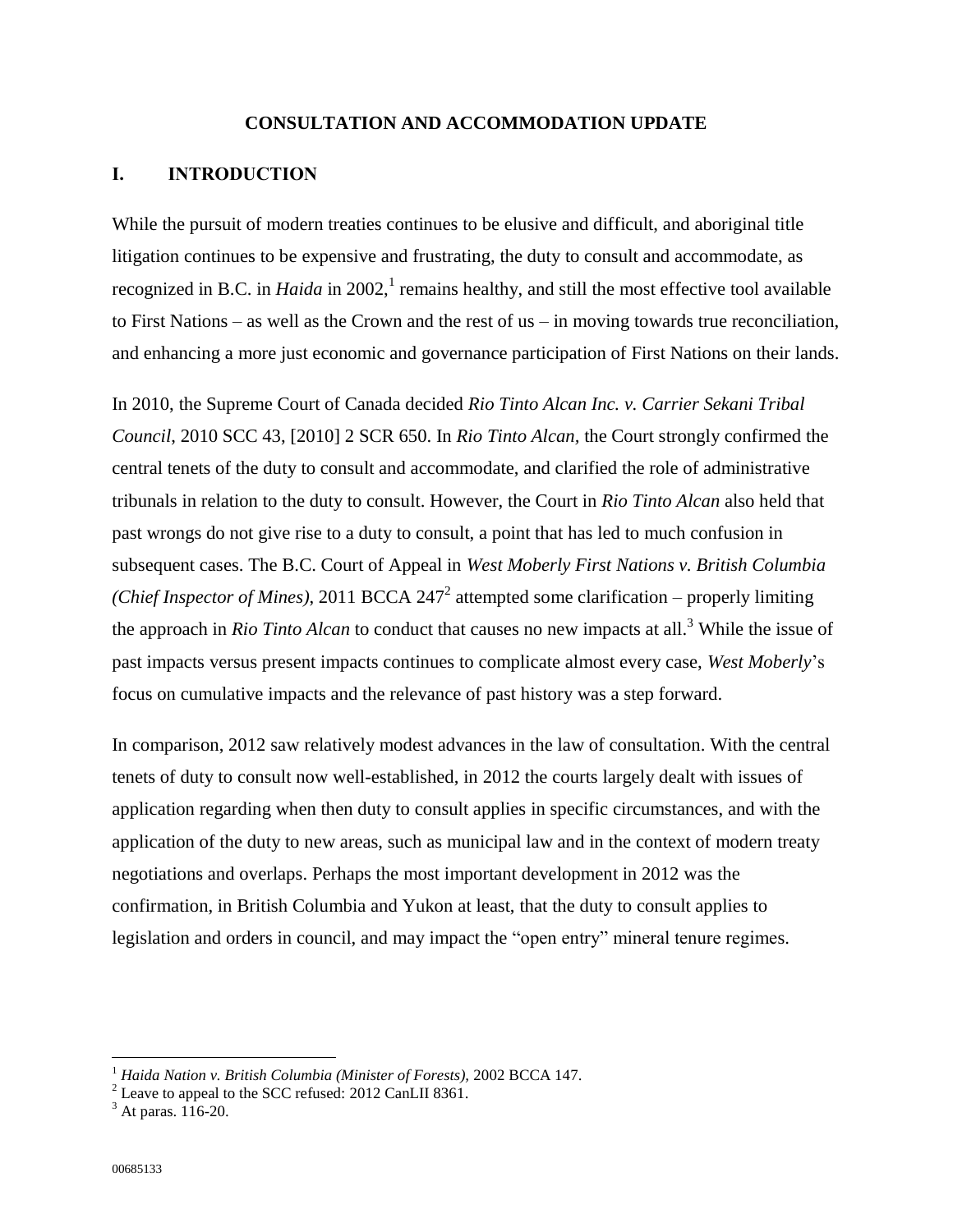With the *William*<sup>4</sup> case decided by the B.C. Court of Appeal, and now on its way to the Supreme Court of Canada, aboriginal title has received yet another setback. The implications of that case for the duty to consult have not yet been determined, but are likely to arise in present and future cases until the Court rules. However, the court of appeal's treatment of activity-based aboriginal rights, both in *William* and in *West Moberly*, offers hope that aboriginal rights may begin to play a more meaningful role in reconciliation.

In some ways, the important and useful role that the duty to consult now plays in the relationship between First Nations, government, and industry is confirmed daily by the many successful interactions that do not result in litigation. The duty to consult has become part of the fabric of government and industry, and is taken for granted in every major project in B.C. Impact Benefit Agreements enabling resource development to continue on lands that are subject to unresolved aboriginal and treaty rights are a regular occurrence, and many First Nations are pursuing Reconciliation and Strategic Engagement Agreements more generally with government.

In B.C., government has continued the process, first started with forestry and the FRA program, towards a comprehensive response to the duty to consult, and to reconciliation. The implementation of revenue sharing programs by the province has now been extended to mineral tax revenue, in the ECDA program, and seems poised to be extended to other major projects such as pipelines, gas plants, and new ski resorts.

The following section of this paper presents summaries of five cases decided in 2012 that, in the authors' opinion, represent important developments in the law of consultation. Section III reviews two important issues raised in these cases that have implications for the law of consultation, and offers a brief note regarding the impact of *Daniels v. Canada* on the duty to consult*.*

<sup>4</sup> *William v. British Columbia*, 2012 BCCA 285.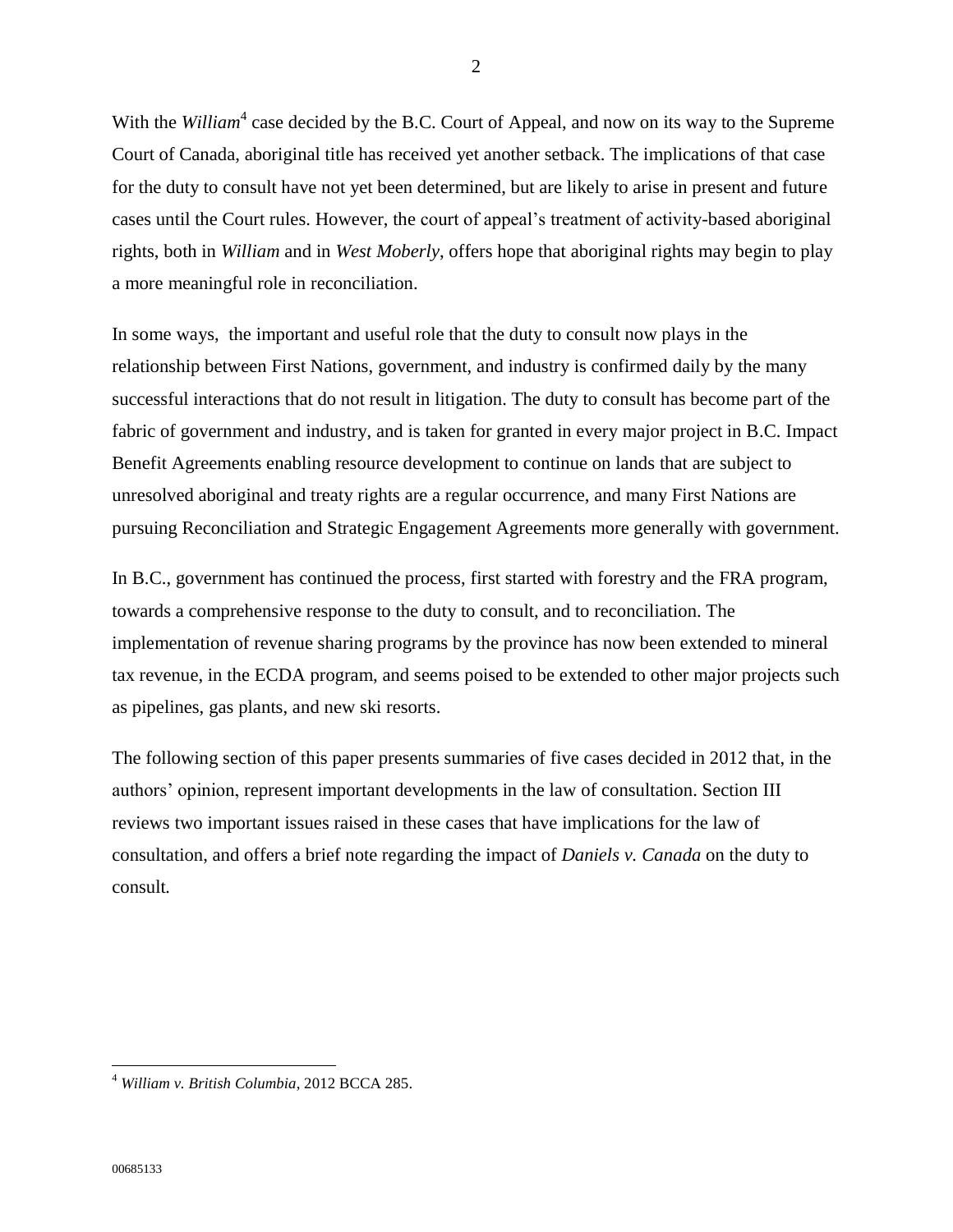## <span id="page-4-1"></span><span id="page-4-0"></span>**II. RECENT CASE LAW REGARDING THE DUTY TO CONSULT**

#### A. *Ross River Dena Council* v. *Government of Yukon*, 2012 YKCA 14

Under the Yukon *Quartz Mining Act,* SY 2003, c 14 (the "Act"), an individual may physically stake a claim on land administered by the Government of Yukon, other than land that is excluded under the Act. Within 30 days of staking the claim, the individual must record the claim with the Mining Recorder. The Mining Recorder's role is administrative in nature; the Recorder has no discretion to refuse to record a claim that complies with the Act. The holder of a mineral claim is entitled to all minerals within the boundaries of the claim, and may undertake "Class 1" exploration activities without providing notice to any person, including the Government of Yukon. Class 1 activities, which are exempt from environmental assessment, include clearing land, constructing lines, corridors and temporary trails, using explosives, and removing subsurface rock.

The plaintiff Ross River Dene Council brought an action seeking a declaration that the Government of Yukon has a duty to consult prior to recording a claim within the "Ross River Area", which includes lands to which the plaintiff claims aboriginal rights and title. The Supreme Court of Yukon held that a duty to consult arises only after a claim is registered under the Act. The plaintiff appealed.

The Yukon Court of Appeal held that the act of recording a claim under the Act is Crown conduct that might adversely affect an aboriginal right because it transfers the rights to the minerals within the claim to the claim holder, and it grants the claim holder the right to engage in exploration activities. As a result, the Crown has a duty to consult in relation to the recording of a mineral claim. In the court's view, the absence of discretion as to whether to record a claim was problematic as it precluded the Crown from discharging its constitutional duties to consult and accommodate aboriginal groups. The court did not go so far as to hold that the Act is unconstitutional, noting that the problems with the Act might be addressed under s. 15 by excluding from the operation of the Act lands to which a claim might adversely affect aboriginal and treaty rights.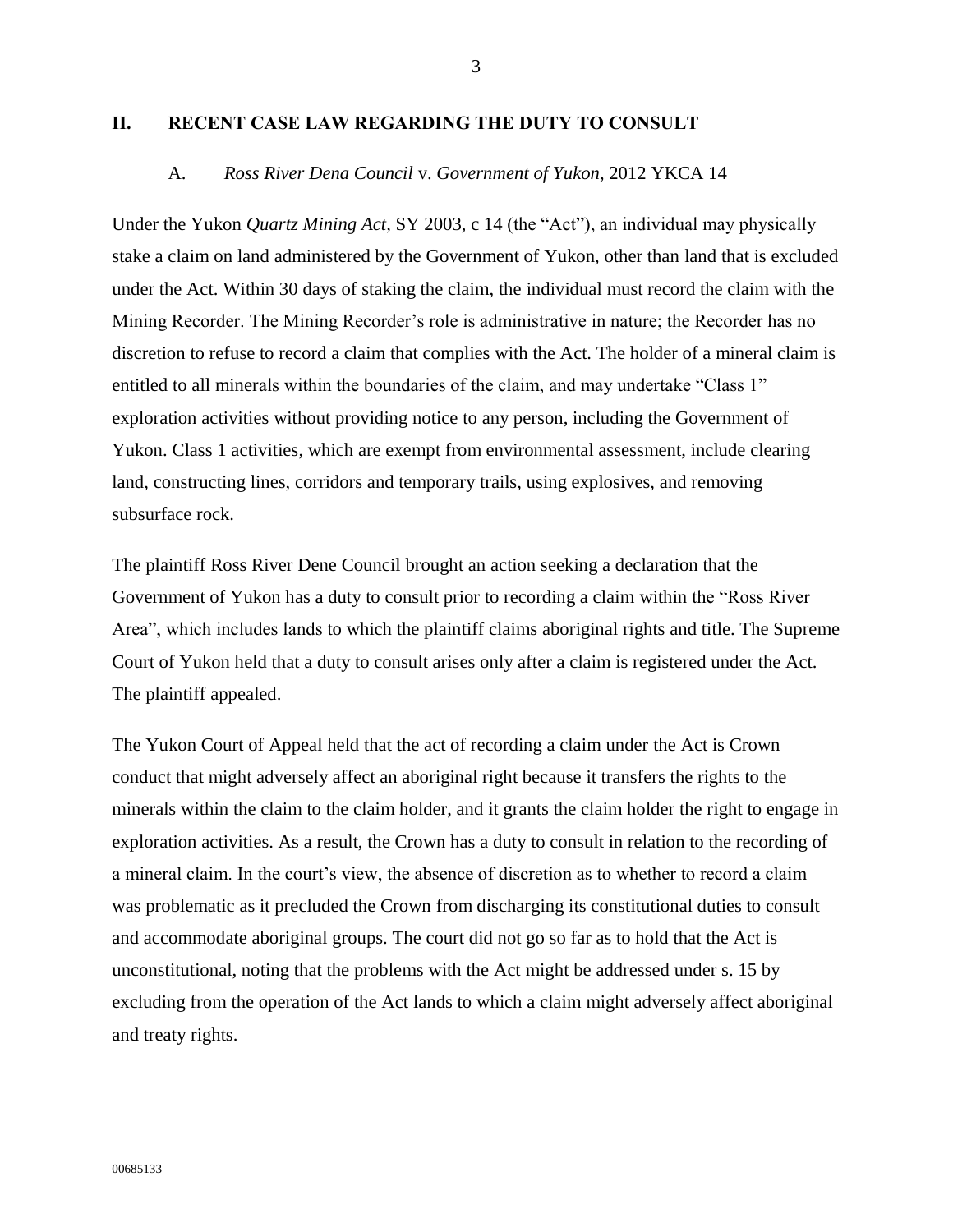The court declined to indicate precisely what was required to make the regime established under the Act consistent with the duty to consult, but suggested that an affected First Nation must be provided with notice of proposed exploration activities and, where appropriate, an opportunity to consult prior to the activity taking place. In order for consultation to be meaningful, the Crown must maintain the ability to prevent or regulate exploration activities.

The court issued two declarations, the effect of which it suspended for one year:

- (a) the Government of Yukon has a duty to consult with the plaintiff in determining whether mineral rights on Crown lands within lands [comprising] the Ross River Area are to be made available to third parties under the provisions of the *Quartz Mining Act*.
- (b) the Government of Yukon has a duty to notify and, where appropriate, consult with and accommodate the plaintiff before allowing any mining exploration activities to take place within the Ross River Area, to the extent that those activities may prejudicially affect Aboriginal rights claimed by the plaintiff.

On February 25, 2013, the Government of Yukon filed an application for leave to appeal to the Supreme Court of Canada.

#### *Comments*

If upheld, this case has obvious implications for mineral tenure regimes elsewhere in Canada. In British Columbia, claims are staked through an online system operated by the province. Like the Yukon system, there is no opportunity for consultation prior to the registration of a mineral claim in B.C. Applying the court's reasoning in *Ross River,* the B.C. mineral tenure regime seems problematic, and, unless amended, seems vulnerable to a similar action in relation to a breach of the duty to consult. The B.C. regime is somewhat different from the Yukon regime regarding post-staking exploration activities, which may allow more opportunity for consultation. The holder of a mineral claim in B.C. has no right to conduct exploration activities on land subject to a mineral claim without a permit: *Mineral Tenure Act,* RSBC 1996, c 292, s. 14(2); *Mines Act,*  RSBC 1996, c 293, s. 10.

Perhaps the most significant aspect of *Ross River* is that it constitutes a judicial examination of the application of the duty to consult to an entire legislative regime, an issue discussed in more detail below.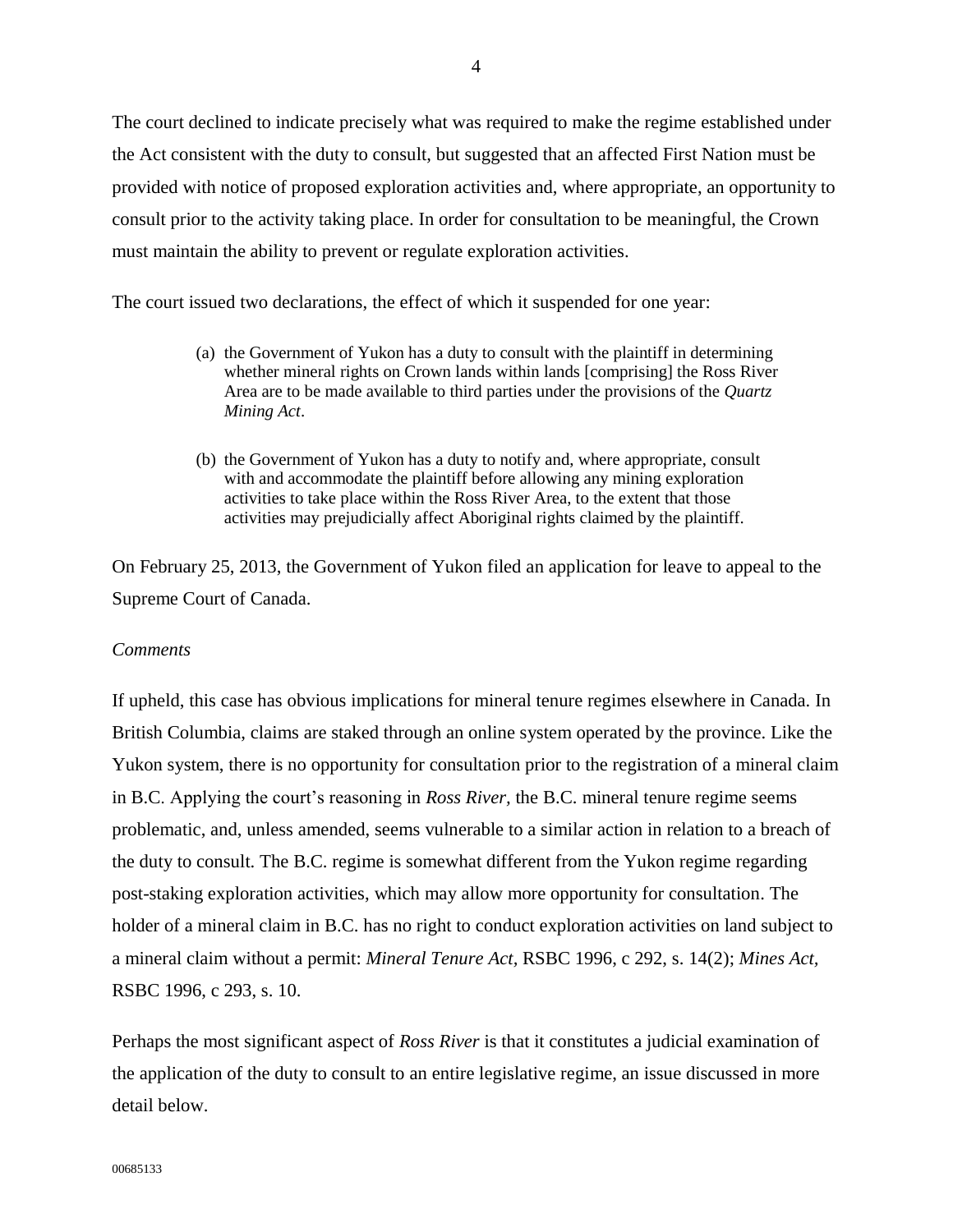In *Wahgoshig First Nation v. Solid Gold Resources Corp.*, 2012 ONSC 2323, [2013] 1 C.N.L.R. 367, the Ontario Divisional Court took a different view of the mineral tenure regime in that province. Considering an application for leave to appeal an order enjoining a mining company from undertaking exploratory drilling authorized under the *Mining Act*, R.S.O. 1990, c. M.14 in the absence of consultation, the court suggested that no duty to consult arose in relation to such conduct since there was no "Crown conduct". The Divisional Court declined to consider the matter on the merits, however, holding that the appeal was moot as the mineral tenure regime had since been amended to provide for a process to consult First Nations regarding exploratory activity. 5

#### B. *Sambaa K'e Dene Band* v. *Duncan*, 2012 FC 204

<span id="page-6-0"></span>In 1999, Canada entered into comprehensive lands claims negotiation with the Sambaa K'e Dene Band (SKDB), the Nahanni Butte Dene Band (NBDB), and the Acho Dene Koe First Nation (ADKFN), all adherents to Treaty 11. In 2008, while these negotiations were ongoing, the ADKFN signed a framework agreement with Canada and the Northwest Territories in an effort to achieve a comprehensive land claims agreement on its own behalf. Canada did not notify or consult with the SKDB and the NBDB prior to entering into this agreement with the ADKFN. ADKFN's asserted territory included portions of the territories of the other two bands, and the quantum of land Canada offered ADKFN under the agreement was greater than the total area of ADKFN territory that was not subject to overlap claims. Canada refused to consult the SKDB and NBDB until after an agreement in principle with ADKFN had been reached, when specific treaty settlement lands would be discussed. SKDB and NBDB filed an application for judicial review of Canada's refusal to consult them.

The court allowed the application, holding that Canada had a duty to consult the applicants prior to reaching an agreement in principle with the ADKFN. The court noted that, in addition to their treaty rights, the SKDB and NBDB had established a reasonably strong *prima facie* case based upon their asserted aboriginal rights to the land in question. Because Canada was contemplating transferring lands to ADKFN that were subject to overlap claims, the impact was not merely

<sup>5</sup> 2013 ONSC 632.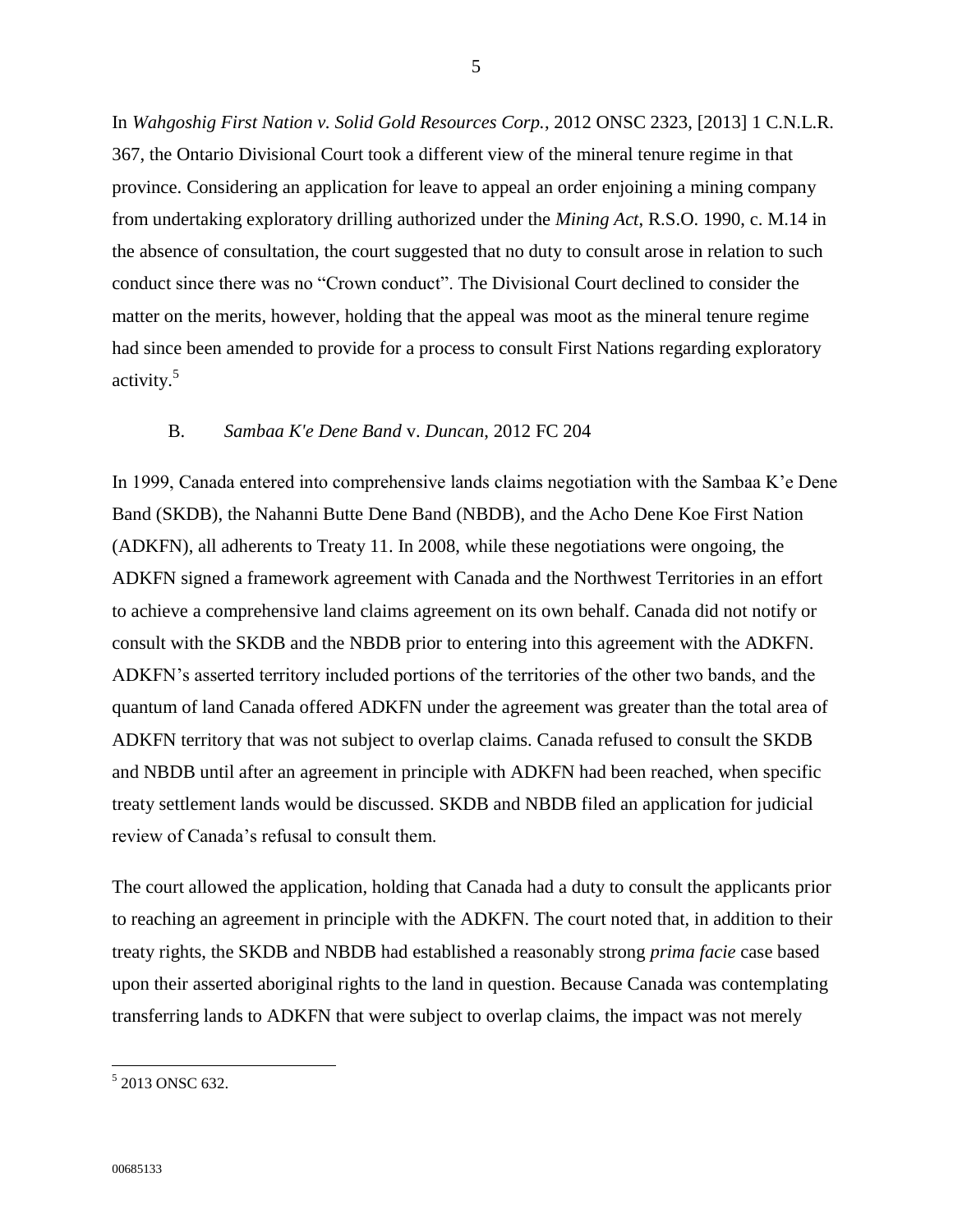speculative. In order to be meaningful, consultation could not be postponed until final agreement discussions. The existence of a non-derogation clause did not address the applicants' concerns.

#### *Comments*

This is an important case in B.C. where several First Nations are at or near the agreement in principle stage in treaty negotiations with the province and Canada. While this ruling may complicate negotiations, it is an important recognition that, in order to be meaningful, consultation must take place at the agreement in principle stage, where many important aspects of the final agreement are settled. Non-derogation clauses, which provide that rights granted under treaty will not interfere with the rights of other aboriginal groups, while important, offer relatively little practical assistance to neighbouring aboriginal groups since they only operate in respect of proven rights.

## C. *Adams Lake Indian Band* v. *Lieutenant Governor in Council*, 2012 BCCA 333

<span id="page-7-0"></span>Sun Peaks Mountain Resort is a ski resort on lands near the Kamloops, B.C. that are subject to aboriginal rights and title claims of the Lakes Division of the Secwepemc Nation, which includes Adams Lake Indian Band. The development of the resort is governed by the Master Development Agreement between British Columbia and the developer. Prior to March of 2010, the resort had been within the jurisdiction of the Sun Peaks Mountain Resort Improvement District. On March 25, 2010, the Lieutenant Governor in Council passed an order in council cancelling the letters patent of the Sun Peaks Mountain Resort Improvement District and issuing letters patent for the Sun Peaks Mountain Resort Municipality. The band filed a petition for an order quashing this order in council on the basis of a breach of the duty to consult the band.

The band argued that the province had breached the duty to consult by failing to undertake a strength of claim analysis, and that the decision to incorporate the municipality would adversely affect ongoing consultation on related issues regarding the development of the resort. The B.C. Supreme Court issued a declaration that the province had not fulfilled its duty to consult the band regarding the order in council (but without setting aside the order in council). The province appealed; the band cross-appealed. The court of appeal allowed the appeal and dismissed the petition.

6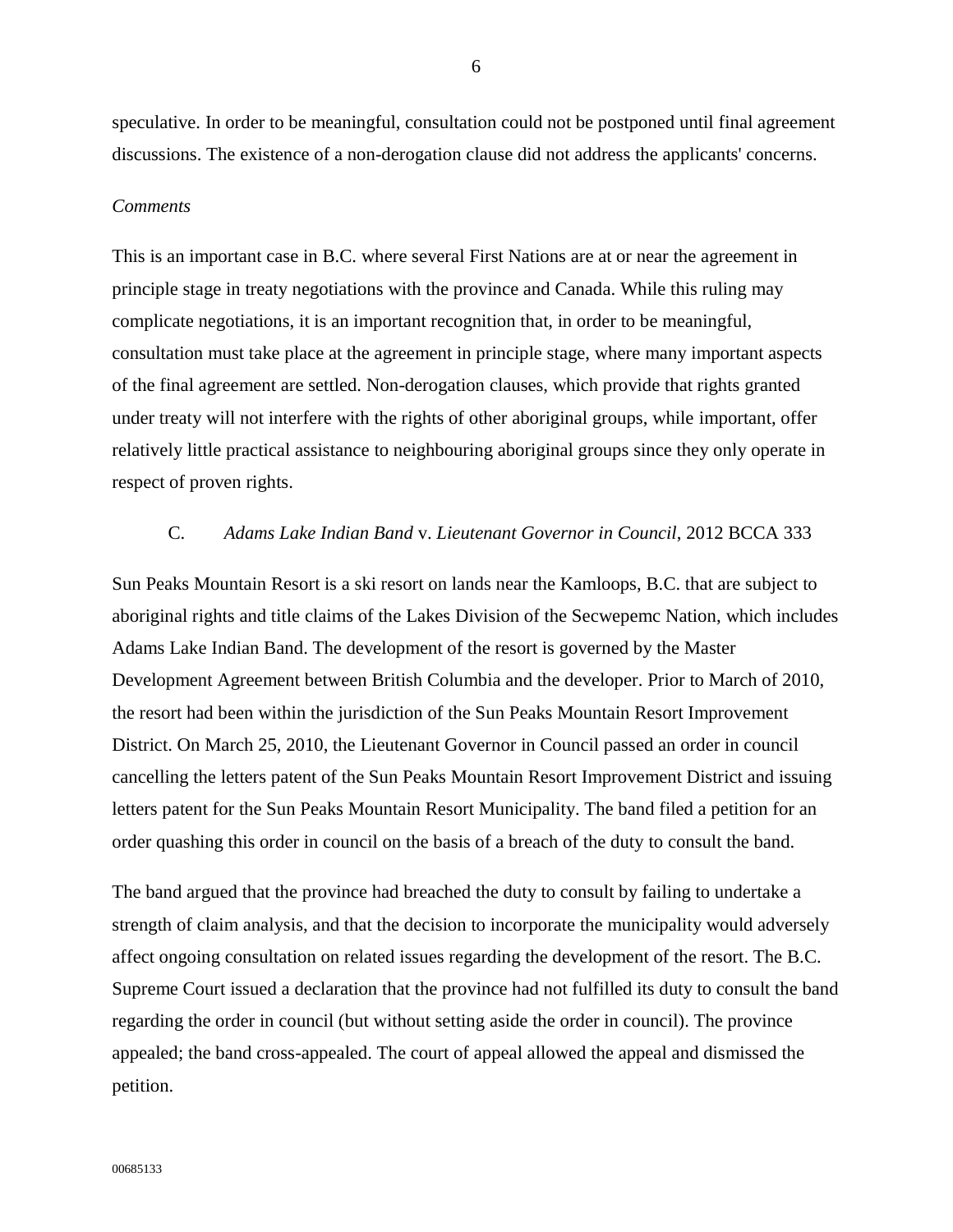In the court's view, the only issue before the court was the adequacy of the consultation regarding the incorporation. The court held that the incorporation had little effect on the band's aboriginal rights and title. The court was unmoved by the fact that incorporation would consolidate the local government's powers within a single council responsible to a smaller electorate whose interests, according to the chambers judge are "generally aligned with the Sun Peaks resort". In the court of appeal's view, the development of the resort is governed by the Master Development Agreement ("MDA"). The court held that the duty to consult the band regarding the incorporation was as the low end of the spectrum, and that the consultation was adequate. In the circumstances, the court held that no strength of claim analysis was required.

On April 11, 2013, the Supreme Court of Canada dismissed the band's application for leave to appeal.

#### *Comments*

By taking a narrow view of the impacts of the incorporation, this case takes a relatively narrow view of subject matter of the duty to consult, one that might be challenged as ignoring common sense realities. The appellate court, unlike the chambers judge, distinguished between the impacts of incorporation, as a "stand-alone issue" and the impacts of the ski hill MDA and other issues of land use that would have critical impacts on the band. Arguably, this was a matter of pleading. The court found that the petition included "no specific complaint about the adequacy of ongoing consultation with respect to proposed amendments to the MDA", and that the chambers judge therefore erred in considering the related consultations. In fact, the company was not even joined in the petition. A wider net cast in the petition might well have produced a different result.

The court's holding that no strength of claim analysis was required due to the "insignificant" impact of the incorporation on the band's aboriginal rights (as a discrete "stand-alone issue") is somewhat puzzling, given that the court found that a duty to consult arose in the circumstances. Did the court mean that a strength of claim analysis is never required, or that a strength of claim assessment is only required where the impact of the contemplated conduct on the First Nation's rights is substantial? If the latter, how is the Crown to assess the impact of its conduct on the First Nation's rights without first conducting a strength of claim analysis? Also, note the court's

7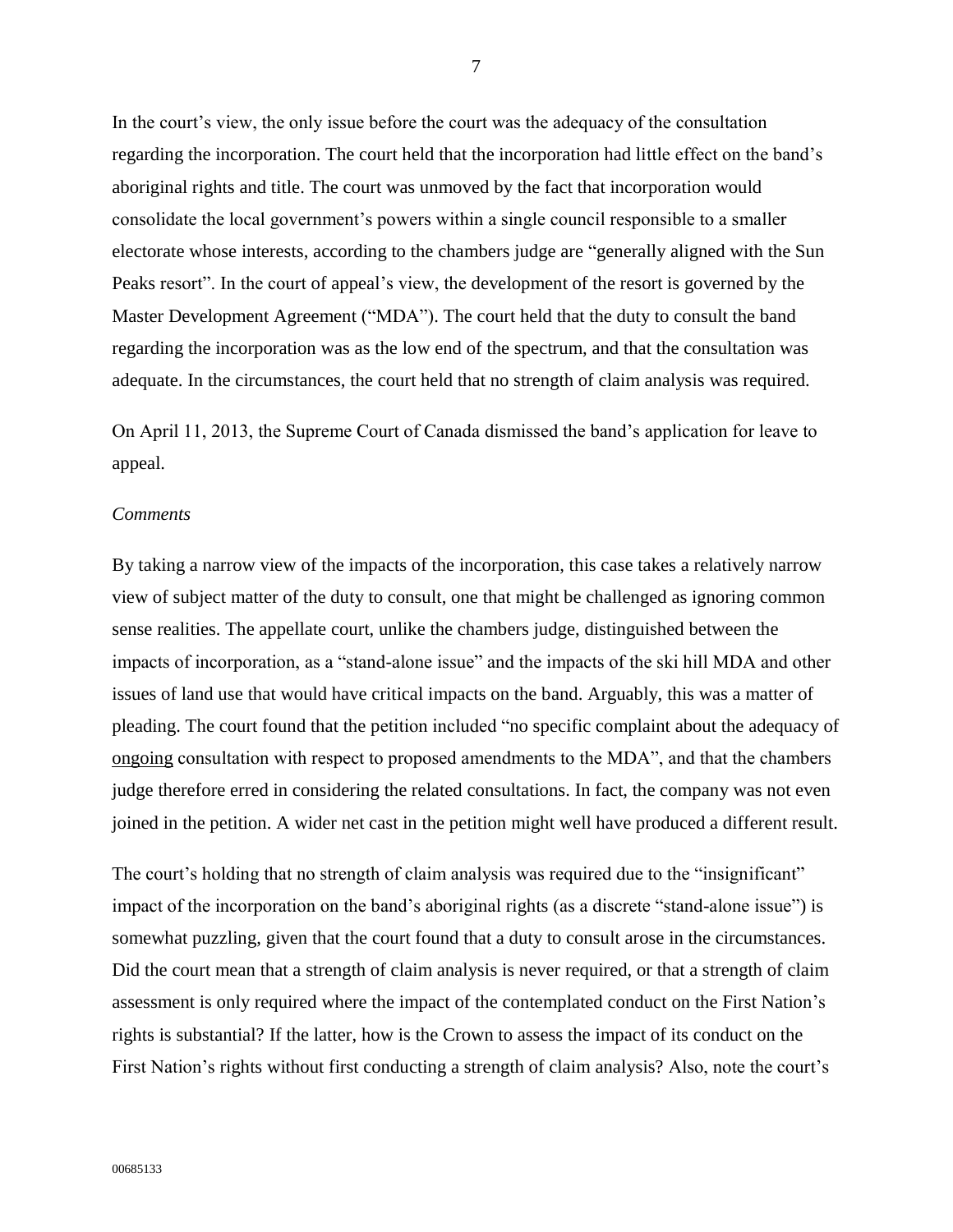reference to the *Marshall; Bernard*<sup>6</sup> in the context of the weakness of an aboriginal title claim (at para 73). It is uncertain whether this impacted the decision, but is concerning that it gains a mention.

## D. *Neskonlith Indian Band* v. *Salmon Arm (City)*, 2012 BCCA 379

<span id="page-9-0"></span>Two entities, referred to collectively as "Shopping Centres", owned about 61 acres of land in Salmon Arm, B.C., which they planned to develop. The Salmon River crossed the northwest corner of the property, which bordered Neskonlith Indian Reserve No. 3. The property was designated as flood plain under the Salmon Arm Official Community Plan, meaning that development was prohibited unless an Environmentally Hazardous Area Development Permit was obtained. The owners applied to the city for an Environmentally Hazardous Area Development Permit. The city gave notice of this application to the Neskonlith Indian Band, but did not accede to the band's demand to discuss the consultation process. The band commissioned a report that concluded that the site elevation was too low, and created a potential flood risk to them in future. Following a meeting attended by representatives of the band, the city issued a development permit. The band filed a petition seeking to quash the permit. The band conceded that the development would have no immediate impact on its interests, but alleged that future mitigation measures, such as diking and channeling, might adversely impact the band's rights. The B.C. Supreme Court dismissed the petition. The B.C. Court of Appeal dismissed the appeal.

The court of appeal held that local governments have no legal authority to engage in consultation. The court held that the Crown cannot delegate the duty to consult to local governments, which do not have sufficient statutory authority to engage in the "nuanced and complex constitutional process" of consultation and accommodation. The court expressed concern that imposing a duty to consult on local governments would be impractical and would unduly interfere with local governments' responsibilities.

The court questioned whether the issuance of the development permit was "Crown conduct" sufficient to give rise to a duty to consult, given that none of the parties had alleged that the city was acting as an agent of the Crown. The court also observed that, on the facts, it was unclear

<sup>6</sup> *R. v. Marshall; R. v. Bernard*, 2005 SCC 43, [2005] 2 S.C.R. 220.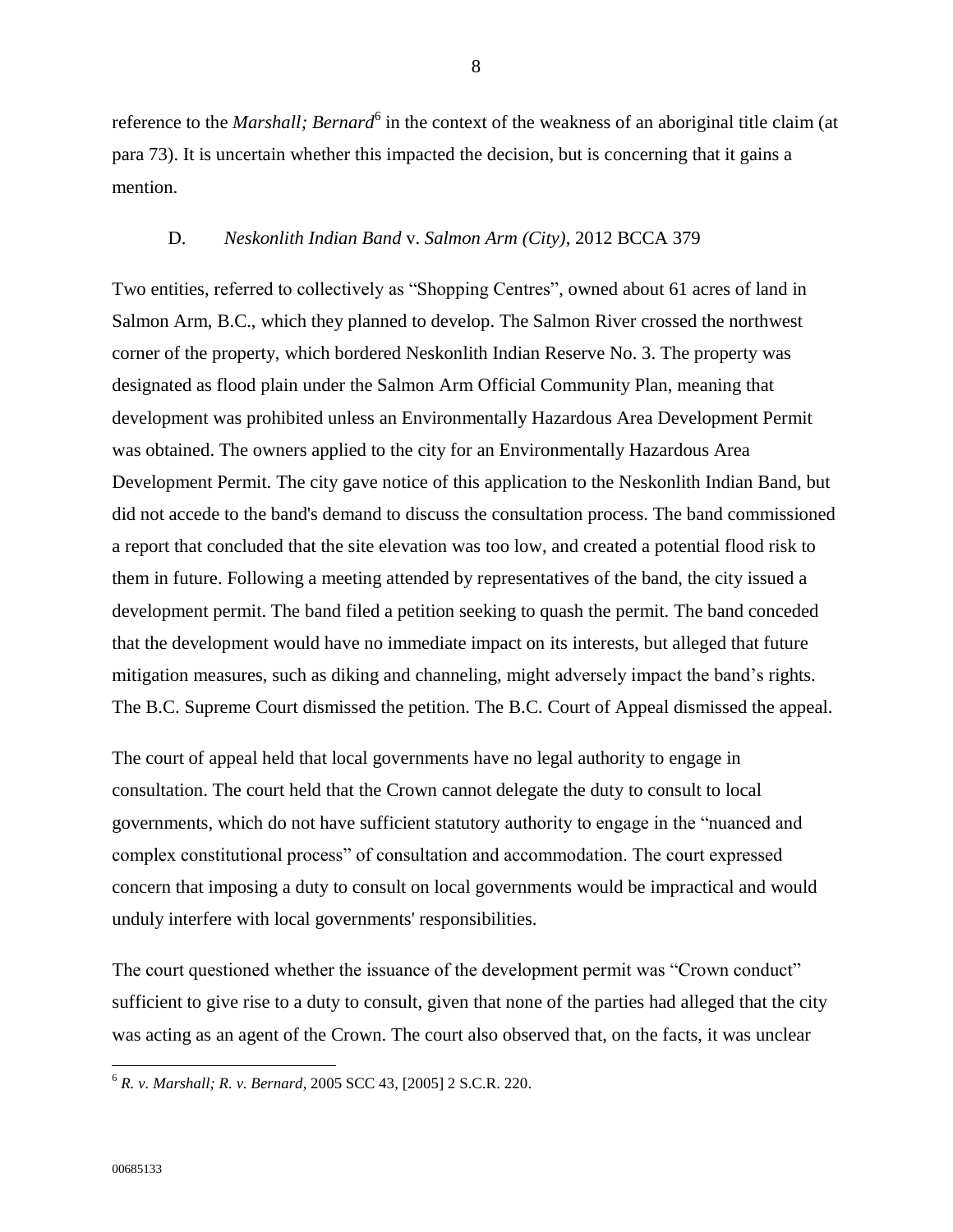whether the issuance of the development permit would have any adverse effect on the band's rights. The court considered that any effect was "uncertain, indirect, and at the far end of the spectrum of adverse effects posited in *Haida*".<sup>7</sup> Assuming that the city had a duty to consult the band, and that a duty to consult arose on the facts, the court held that the duty had been discharged. The court observed that the absence of a strength of claim analysis did not preclude adequate consultation.

## *Comments*

Leave to appeal to the Supreme Court of Canada was not sought in this case. As a result, this case remains the current law on the issue of whether the duty to consult applies to local governments in B.C. The court's conclusion on these facts raises the question of the recourse available to a First Nation when a local government undertakes conduct that may adversely affect the First Nation's aboriginal rights.

While, strictly speaking, the issue of whether the province had a duty to consult in relation to the city's conduct was not before the court in this case, by questioning whether there was any Crown conduct in this case, the court suggested that no duty to consult arises in relation to conduct undertaken by a local government. If that is that case, it may be that the only duty to consult in relation to local governments is that which arises when the province transfers property or jurisdiction to a local government. This would seem an unsatisfactory solution since, at the time such a transfer is made, it may be impossible to know whether and to what extent the transfer will result in conduct that would adversely affect aboriginal rights, as that issue will depend on future conduct undertaken by the local government.

It is interesting, and may be relevant to future cases involving statutory bodies, that the court of appeal focused on the ability of the municipality to effectively consult:

The Court in *Rio Tinto* was mindful of the fact that any "tribunal" charged with the obligation to consult and if indicated, accommodate, would require "remedial powers". Such powers have not been granted to municipalities, just as they have not been granted to quasi-judicial tribunals. As the third order of government, municipal councils are simply not in a position to, for example, suspend the application of bylaws or the terms of OCPs, grant benefits to First Nations or indeed to consider matters outside their statutory parameters… *A fortiori*, local governments lack the

 $<sup>7</sup>$  At para. 83.</sup>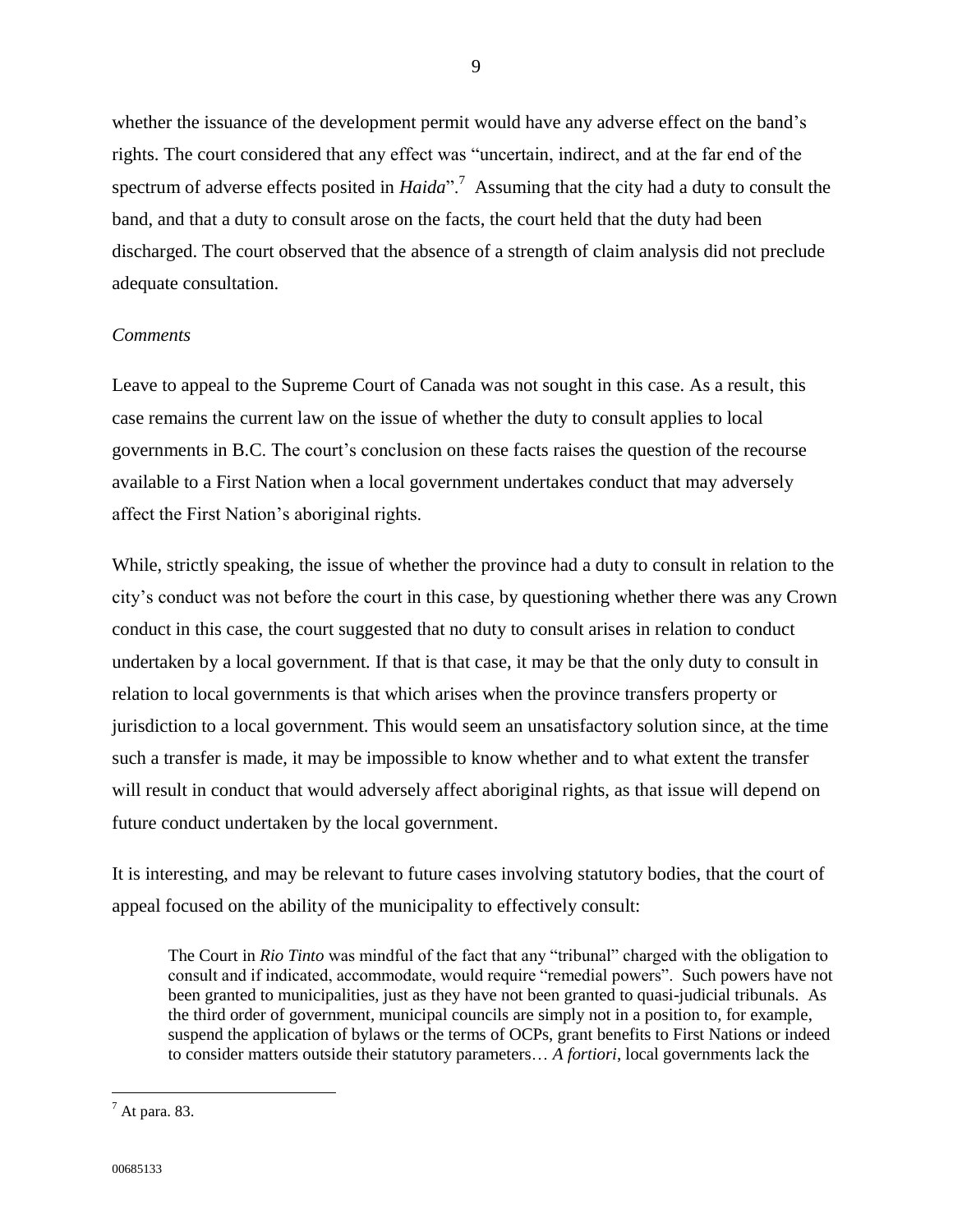authority to engage in the nuanced and complex constitutional process involving "facts, law, policy and compromise" referred to in *Rio Tinto*. [At para. 68.]

This may also be a case in which the pleadings choices played a role. The Province was not a party, and counsel made a deliberate choice to argue the case directly against the city as a delegated decision-maker. The petitioners also did not challenge either the OCP amendment or the zoning decisions, but only the permit.

Given the court of appeal's approach, in future cases, a different pleading may be necessary. Notably, if the court of appeal's reasoning is correct, that the honor of the Crown engages only the province, and the municipality has no ability or duty to consult under its legislation, then there is a legislative gap (similar to that found in *Ross River*), which can only be addressed by litigation targeting the province. Note that Newbury J.A. chose to rely upon and emphasize the following passage from *Rio Tinto Alcan*:

As the B.C. Court of Appeal rightly found, the duty to consult with Aboriginal groups, triggered when government decisions have the potential to adversely affect Aboriginal interests, is a constitutional duty invoking the honour of the Crown. It must be met. If the tribunal structure set up by the legislature is incapable of dealing with a decision's potential adverse impacts on Aboriginal interests, then the Aboriginal peoples affected must seek appropriate remedies in the courts: *Haida Nation*, at para. 51. [At paras. 62-3, 75; emphasis added by Newbury J.A.]

# E. *Halalt First Nation* v. *British Columbia*, 2012 BCCA 472

<span id="page-11-0"></span>The District of North Cowichan proposed to install three pumps to draw water from the Chemainus River aquifer in order to meet the district's water needs. In response to concerns from the province and the Halalt First Nation that withdrawals from the aquifer would affect the flow of the Chemainus River, the district amended the project to provide for two wells, only one of which would operate at a time, and only in winter. The province issued an environmental assessment certificate in respect of the modified project. The Halalt sought judicial review of the issuance of the certificate.

The B.C. Supreme Court declared that the duty to consult the Halalt with respect to the project had not been discharged. The court considered that, in effect, the project was the implementation of a strategic decision by the district to replace surface water supply with groundwater supply. The court was of the view that the decision to amend the project was made without the Halalt's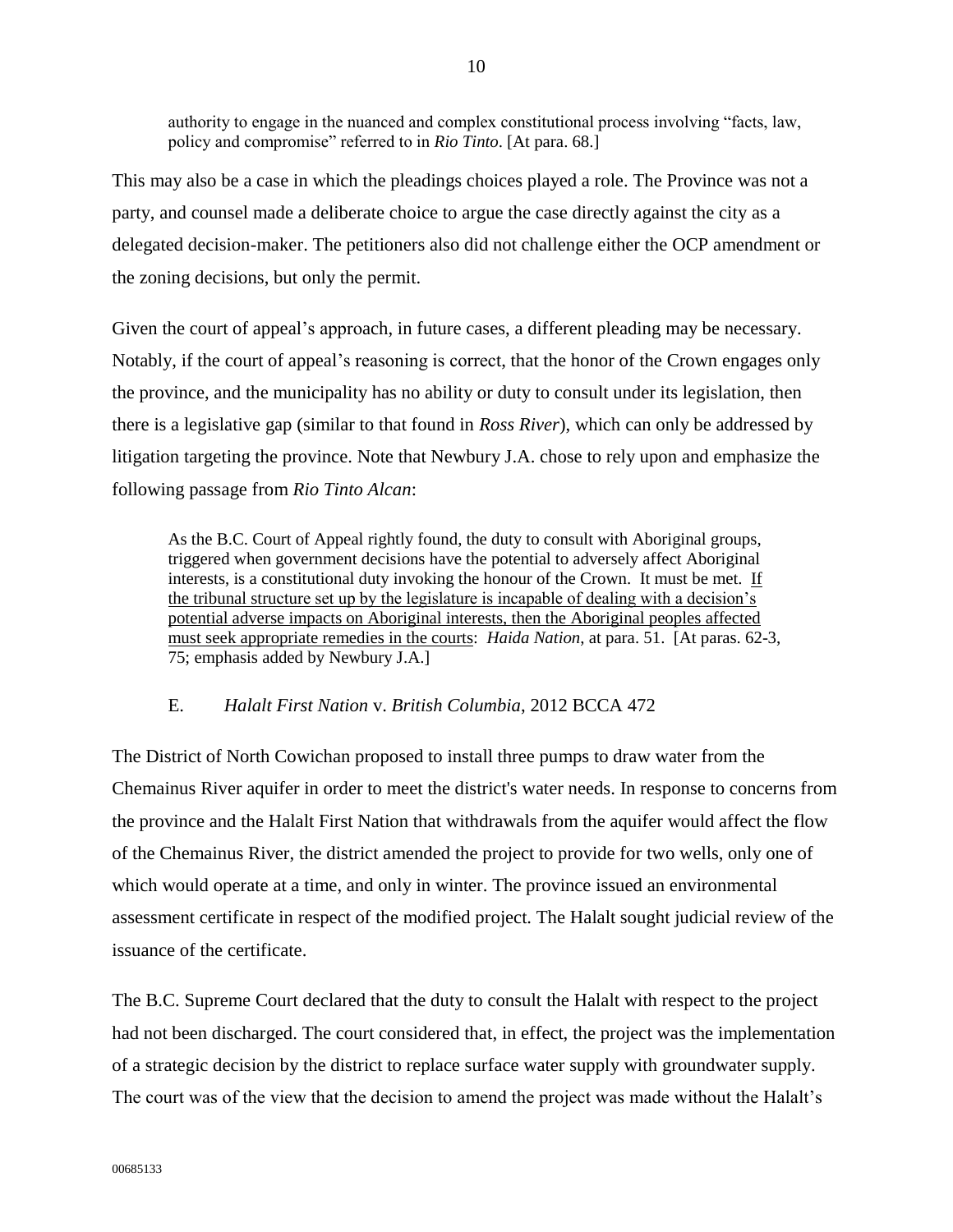involvement, and without adequate accommodation. The court was also critical of the province for approving the project in the absence of an evidentiary basis for the conclusion that the project would have no significant adverse environmental effects. The court stayed the certificate pending adequate consultation and accommodation. The province appealed.

The court of appeal allowed the appeal and dismissed the application. The court noted that the certificate did not permit the operation of the wells in summer. In the event the district wished to operate the wells year-round, it would be required to apply to amend the certificate. As a result, the Crown had no obligation to consult on year-round pumping. That the Halalt were not consulted before the scope of the project was altered was not a breach of the duty to consult. In each case, the Halalt were given an opportunity to comment on the alteration. In the court's view, "deep consultation" took place, and the accommodation was adequate.

The court held that while it is desirable and "sometimes necessary" to assess the strength of asserted aboriginal rights claim, no strength of claim analysis is necessary where the Crown concedes that deep consultation is required. If the Crown discharges the duty to consult, the lack of a formal assessment of the strength of claim, or even an admission that a duty to consult arises, is of no consequence.

On January 18, 2013, the Halalt First Nation filed an application for leave to appeal to the Supreme Court of Canada.

#### *Comments*

This was a heavily fact-based case, both in the determination of impacts and the adequacy of the consultation. Even though brought by petition, it ended up in many days of evidentiary hearings, and will not readily provide a precedent either way.

There is an interesting issue in this case concerning the "duty to compensate". The court held that there was no duty to compensate the Halat for the interference with its aboriginal rights, noting that "It is not difficult to discern strong policy reasons for refusing compensation" but declining to specify what those policy reasons might be. $8$  On a practical level, this comment

11

<sup>8</sup> At para. 180.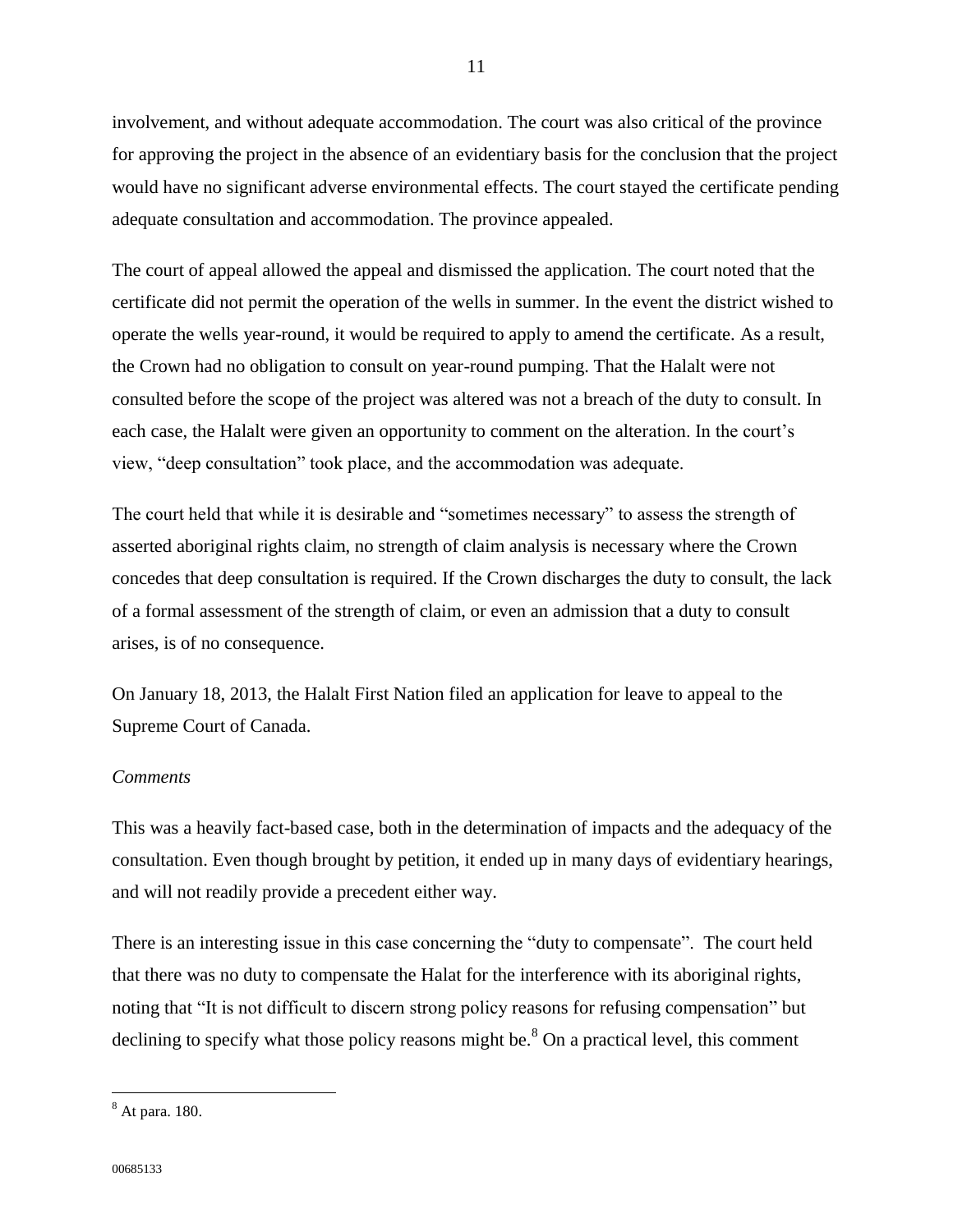deserves revisiting. While compensation is not appropriate in every case, there are strong policy reasons for the Crown to provide compensation, as it has done in a number of industries. Compensation, often in the form of revenue sharing, frequently forms an important aspect of the accommodation provided to a First Nation in the discharge of the duty to consult. Courts have confirmed that aboriginal title has an economic component. When the Crown undertakes conduct that adversely affects an aboriginal right, whether permanently or temporarily, compensation may well be appropriate.

#### <span id="page-13-1"></span><span id="page-13-0"></span>**III. IMPORTANT DEVELOPMENTS IN THE DUTY TO CONSULT IN 2012**

A. The Duty to Consult Regarding Legislation and Orders in Council

In 2012, the B.C. Court of Appeal put a fairly definitive end to the speculation that, when passing an order in council, Cabinet is immunized from the duty to consult due to the character of an order in council as "legislative action".

This speculation arose from the following *obiter* comment of the Alberta Court of Appeal in *R. v. Lefthand*, 2007 ABCA 206:

There can however be no duty to consult prior to the passage of legislation, even where aboriginal rights will be affected… The same is true of the passage of regulations and Orders in Council by the appropriate Executive Council. [At para. 38.]

Leave to appeal to the Supreme Court of Canada was denied in *Lefthand*. In a comment in *Rio Tinto Alcan,* however, the Court indicated that it still saw this question as a live issue. In confirming the duty to consult applies to "strategic, higher level decisions" the Court noted, "We leave for another day the question of whether government conduct includes legislative action: see *R. v. Lefthand,* 2007 ABCA 206" (at para. 44). This passage gave hope to the Crown that the many important government decisions made by legislation or orders in council might be immunized from the duty to consult.

The Alberta Court of Appeal, however, had already moved on. In *Tsuu T'ina Nation v. Alberta (Minister of Environment),* 2010 ABCA 137 (a case that involved an order in council), the court, distinguishing between the remedy of quashing legislation and declaratory relief, concluded: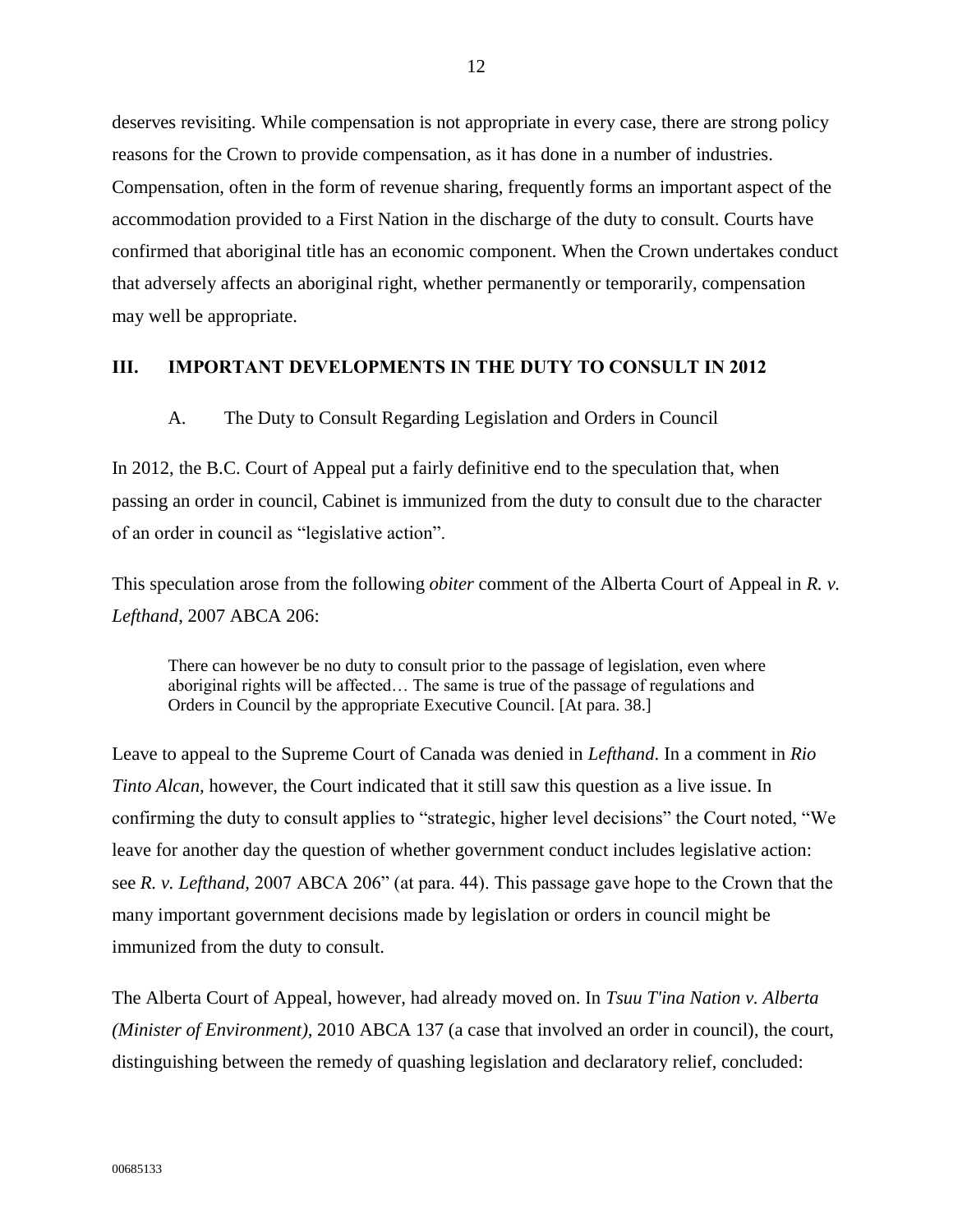[55] Accordingly, even if the legislature itself does not have a duty to consult prior to passing legislation, the duty may still fall upon those assigned the task of developing the policy behind the legislation, or upon those who are charged with making recommendations concerning future policies and actions.

…

[57] In short, I am of the view that the fact that the plan was adopted by an order-incouncil does not immunize the persons developing the plan from a duty to consult, if such duty otherwise arises in the circumstances of the case.

The issue was squarely raised again before Bruce J. in the B.C. Supreme Court in *Adams Lake Indian Band v. British Columbia*, 2011 BSCS 266, in the context of the order in council incorporating the resort municipality. There, relying on *Tsuu T'ina,* she said, "In my view, the duty to consult cannot be ousted on the basis that the exercise of a statutory power became law by the issuance of an order-in-council" (at para. 124). Bruce J. noted that the comments in *Lefthand* were *obiter*, and that the comment in *Rio Tinto Alcan* did not support the municipality because the Court declined to confirm or reject the comments in *Lefthand*. Instead, she pointed out that in *Musqueam Indian Band v. BC (Minister of Sustainable Resource Management)*, 2005 BCCA 128 (the UBC golf course case), the B.C. Court of Appeal had "suspended" an order in council approving the sale of the lands. Bruce J. concluded that both *Musqueam* and *Tsuu T'ina* clearly supported the duty to consult in relation to an order in council.

On appeal from the order of Bruce J. in *Adams Lake*, the B.C. Court of Appeal did not consider it necessary to revisit the issue of whether the duty to consult arises in relation to an order in council, apparently proceeding on the assumption that it does. The court accepted that a duty to consult arose in relation to the order in council, concluding that "the consultation with respect to the issue of incorporation of the Municipality as described above was adequate" (at para. 78).

Any lingering uncertainty on this matter in B.C. seems to have been resolved by *Ross River Dene Council v. Government of Yukon*, 2012 YKCA 14. There, three justices of the B.C. Court of Appeal, sitting as the Yukon Court of Appeal, effectively reviewed the legislative regime under the Yukon *Quartz Mining Act*. The court held that the lack of statutory discretion to register a claim under that Act deprived the Crown of the ability to consult and was therefore "defective":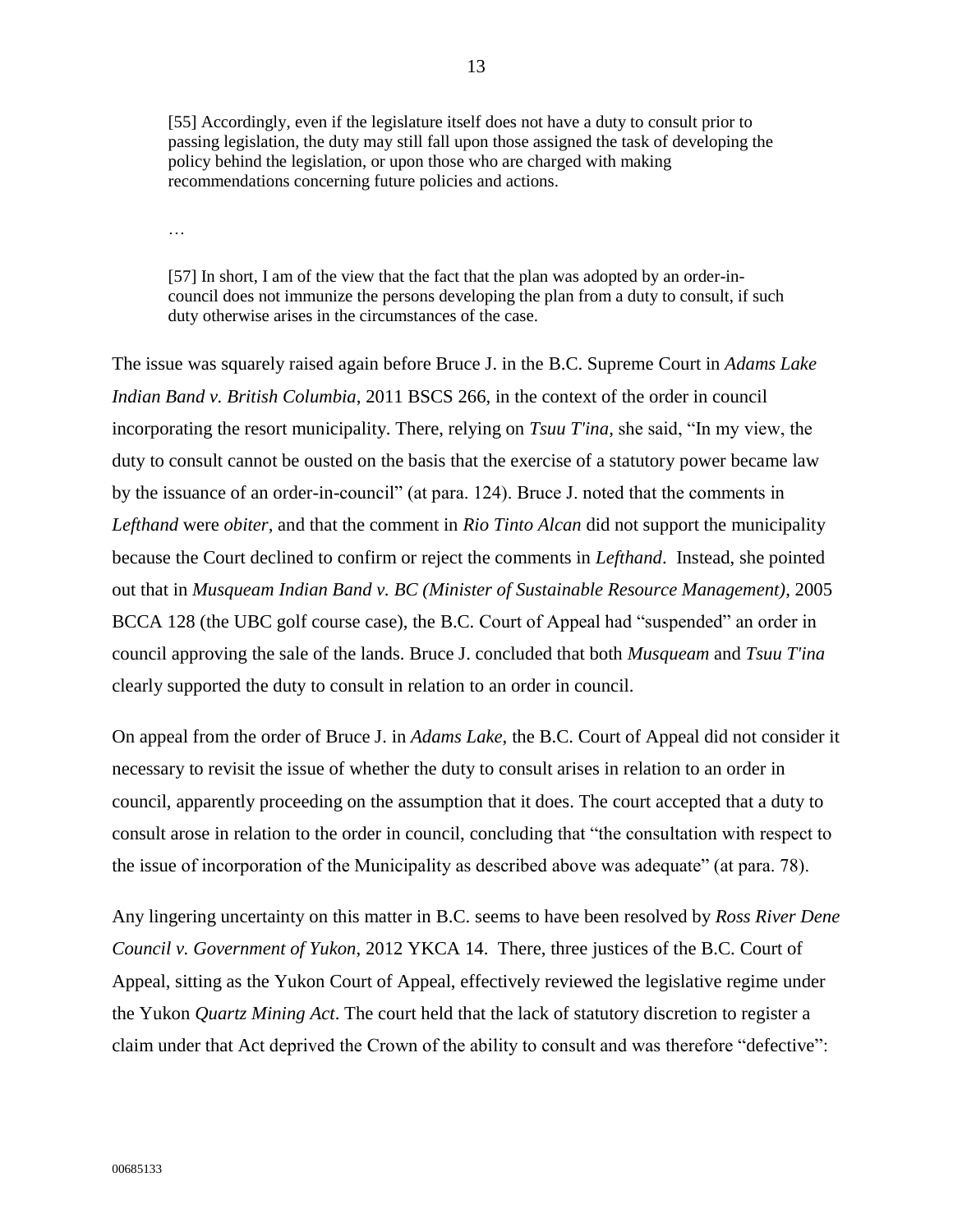Statutory regimes that do not allow for consultation and fail to provide any other equally effective means to acknowledge and accommodate aboriginal claims are defective and cannot be allowed to subsist. [At para. 37.]

Groberman J.A., writing for the court, referenced the *Lefthand* comment in *Rio Tinto Alcan*, which he said must be read narrowly:

It may be that the doctrine of parliamentary sovereignty precludes the imposition of a requirement that governments consult with First Nations before introducing legislation (see *Reference re: Canada Assistance Plan (BC)*, [1991] SCR 525 at 563). Such a limitation on the duty to consult would, however, only apply to the introduction of the legislation itself, and could not justify the absence of consultation in carrying out the statutory regime. [At para. 39.]

The court held that though the design of the legislation had considerable value to the mining industry, it must be "modified" in order to permit the Crown to discharge the duty to consult (at para. 43). The court considered that "the regime must allow for an appropriate level of consultation before aboriginal claims are adversely affected." (At para. 44.) Note that this comment was made regarding the legislation proper.

The court in *Ross River* went on to find that the possibility of interim protection for certain lands pursuant to an order in council under the legislation might save the legislation from being unconstitutional. The court observed, however, that consultation would be required in respect of such orders in council:

Consultation is an ongoing process, and further discussions may be necessary to ensure that OIC 2008/45 represents an appropriate accommodation of the Plaintiffs aboriginal title claims. [At para. 48.]

The Yukon Court of Appeal's decision in *Ross River* should end the debate. At least in B.C. and Yukon, the duty to consult may arise in relation to legislation and orders in council. The court's conclusion on this issue is sensible. The duty to consult is a constitutional imperative. Since both legislative and executive power exercised thereunder must be consistent with the Constitution, they must be consistent with the duty to consult. To hold otherwise would permit governments to stage an end-run around the Constitution.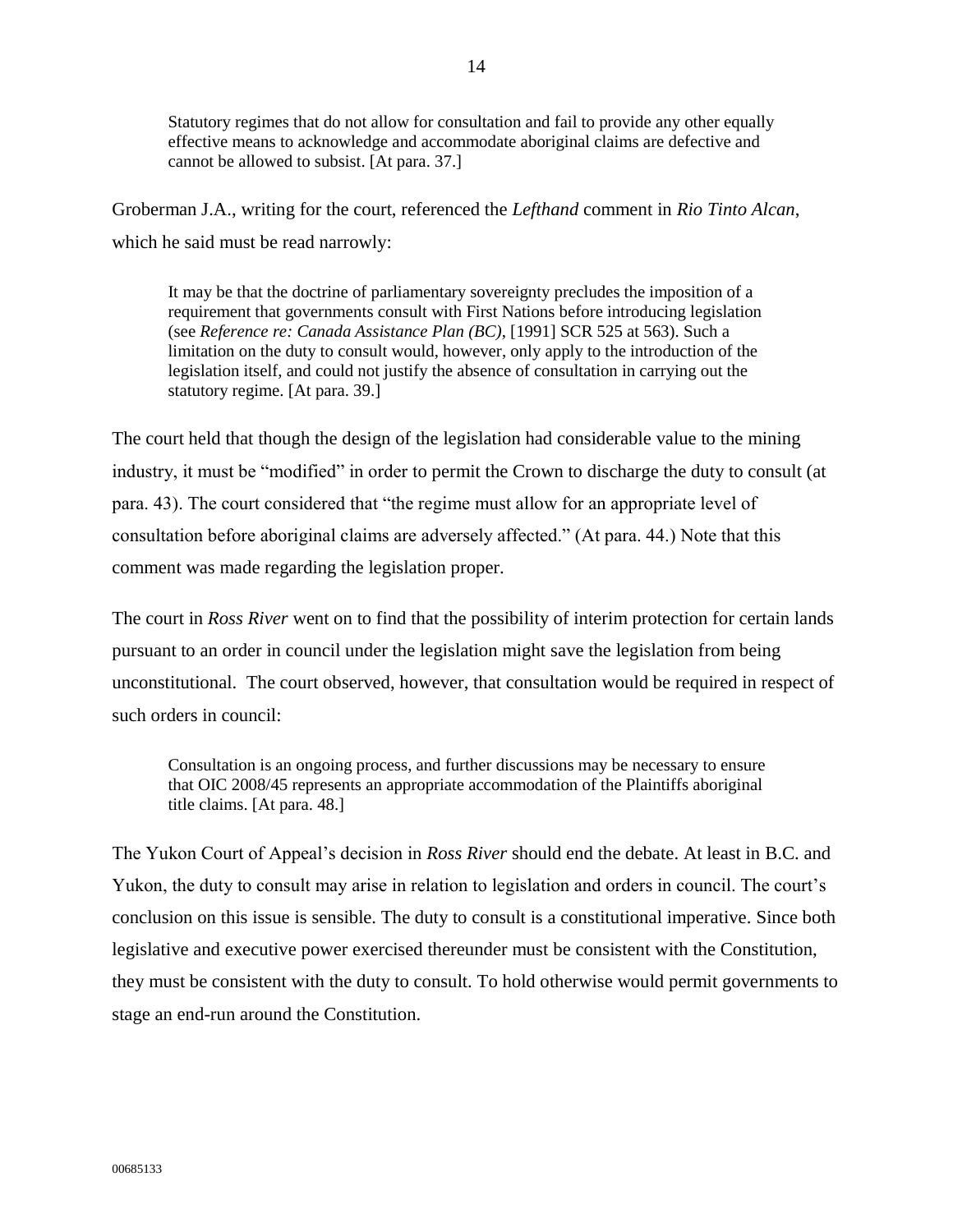<span id="page-16-0"></span>B. The Role of the Strength of Claim Analysis in the Consultation Process

*Halalt, Neskonlith,* and *Adams Lake* all raise the issue of the role of the strength of claim analysis in the consultation process. In each of these cases, the First Nation complained that there had been no adequate assessment of the strength of its aboriginal rights claim, and in each case the B.C. Court of Appeal held that the Crown was not required to undertake such an assessment.

In *Halalt*, the court held that, if the Crown is prepared to concede that "deep consultation" is required, a strength of claim analysis is not necessary.<sup>9</sup> In *Adams Lake*, the court suggested that no strength of claim assessment was required because the impact of the incorporation on the band's aboriginal rights claims was "insubstantial".<sup>10</sup> In *Neskonlith,* in response to the band's complaint that no strength of claim assessment had taken place, the court noted that the Crown may discharge the duty to consult even while denying that a duty to consult arises on the facts.<sup>11</sup> While the court did not squarely address the issue in any of these cases, the court's comments, particularly in *Halalt* and *Neskonlith,* suggest that, as a matter of law, the Crown is not required to undertake a strength of claim analysis in order to discharge the duty to consult.

Whether or not it is legally required, a strength of claim analysis serves an important practical purpose in the consultation process. The content of the duty to consult depends on the strength of the asserted aboriginal rights claim and the seriousness of the potential impact on the claimed rights.<sup>12</sup> It is difficult to see how the Crown could address the First Nation's concerns in relation to contemplated Crown conduct without an understanding of the contours of the claimed rights at stake. By serving to create such an understanding, a strength of claim analysis plays an important role in enabling the Crown to discharge the duty to consult. By refusing to undertake a strength of claim assessment, the Crown risks jeopardizing the consultation process.

 $\overline{a}$ 

["*Haida"*].

 $<sup>9</sup>$  At para. 118.</sup>

<sup>10</sup> At para. 74.

<sup>11</sup> At para. 88, citing *Taku River Tlingit First Nation v. British Columbia (Project Assessment Director)*, 2004 SCC 74, [2004] 3 SCR 550, and *Beckman v. Little Salmon/Carmacks First Nation*, 2010 SCC 53, [2010] 3 SCR 103. <sup>12</sup> *Haida Nation v. British Columbia (Minister of Forests)*, 2004 SCC 73, [2004] 3 S.C.R. 511 at para. 39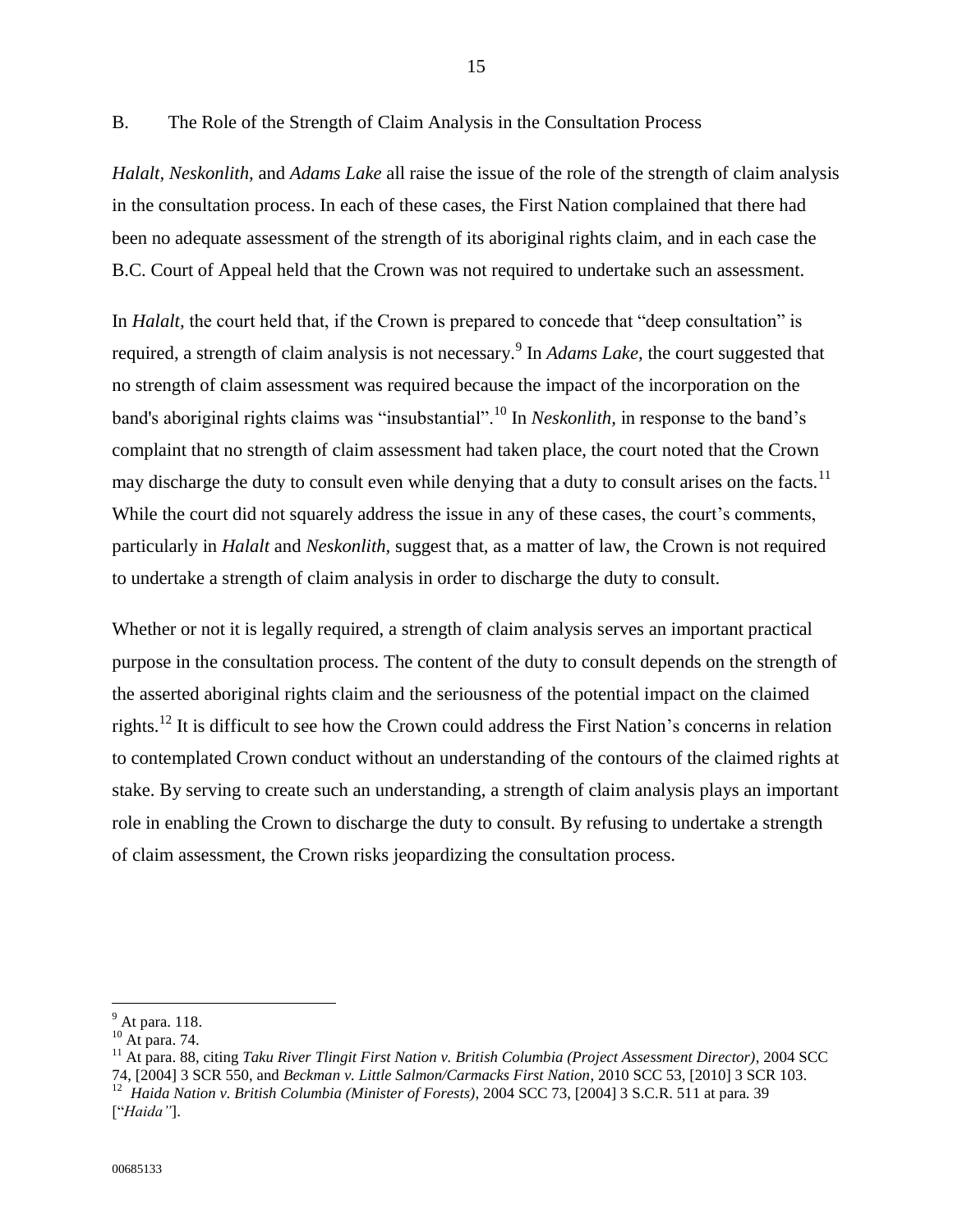## <span id="page-17-0"></span>C. The Impact of *Daniels v. Canada* on the Duty to Consult

In *Daniels v. Canada*, 2013 FC 6, the Federal Court declared that Métis and non-status Indians are "Indians" within the meaning of s. 91(24) of the *Constitution Act, 1867*. The court defined "non-status Indians" as:

…people who had ancestral connection not necessarily genetic to those considered as "Indians" either in law or fact or any person who self-identifies as an Indian and is accepted as such by the Indian community, or a locally organized community, branch or council of an Indian association or organization [with] which that person wishes to be associated. [At para. 122.]

If upheld on appeal, *Daniels* will likely have important implications for the federal government in relation to its obligations towards "Indians". The duty to consult, however, is based not on whether persons are Indians within the meaning of s. 91(24), but rather on whether an aboriginal group has a claim to aboriginal and treaty rights within the meaning of s. 35 of the *Constitution Act, 1982.*

The duty to consult arises in relation to s. 35 aboriginal rights. Only "aboriginal peoples of Canada", a category that expressly includes Indians and Métis, are capable of holding aboriginal rights under s. 35. Being an "Indian" within the meaning of s. 91(24) of the *Constitution Act, 1867*, however, is neither necessary nor sufficient to establish a claim to an aboriginal right. In order to claim entitlement to an aboriginal right, an individual must prove membership in an aboriginal group that holds aboriginal rights, issues that are determined by reference to the common law of aboriginal rights, not by reference to the *Indian Act* or to s. 91(24)*.* This is particularly true of aboriginal title. While it may be that "non-status Indians" hold s. 35 aboriginal rights either as members of established aboriginal groups or otherwise, *Daniels* is silent on this issue*.* As a result, it remains to be seen how *Daniels* might impact the duty to consult Métis and non-status Indians.

## <span id="page-17-1"></span>**IV. CONCLUSION**

In 2012, the courts addressed a number of important issues in relation to the duty to consult. The B.C. and Yukon courts of appeal held that the duty to consult arises in respect of legislation and orders in council. The Federal Court held that, in order to be meaningful, consultation regarding